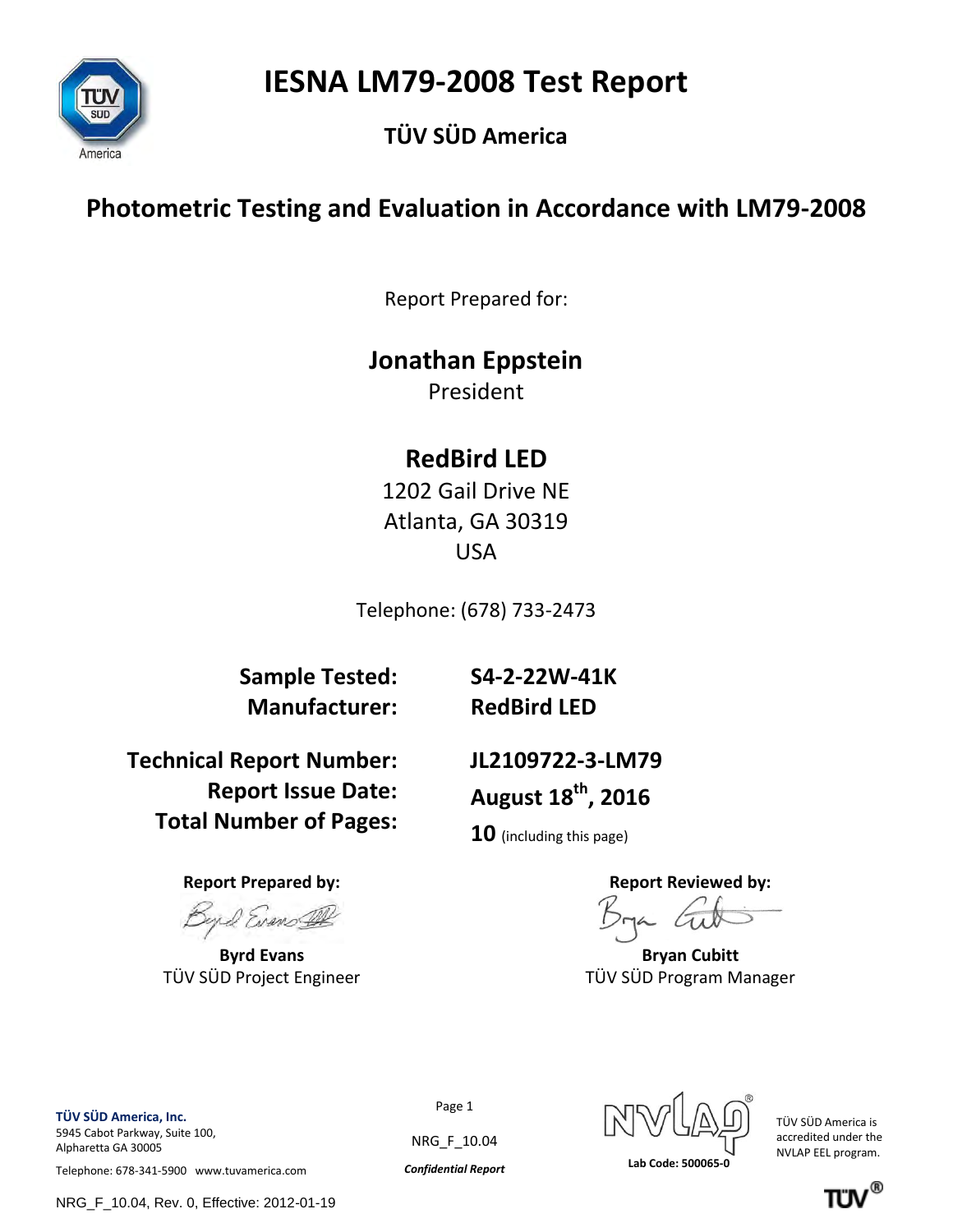

August 18, 2016

### **Summary of Key Test Results**

| Model#       | S4-2-22W-41K                   |  |
|--------------|--------------------------------|--|
| Manufacturer | <b>RedBird LED</b>             |  |
| TÜV Sample#  | 1440-4                         |  |
| Date of Test | August 19 <sup>th</sup> , 2014 |  |

Notes: Tested with diffuser and grill Installed in Lithonia 1X4 PMG Troffer Tested in Horizontal orientation (intended)

| <b>Parameter</b>          | <b>Measured Result</b> |
|---------------------------|------------------------|
| Luminous Flux             | 4356 Lumens            |
| Input Power               | <b>22.61 Watts</b>     |
| Efficacy                  | 192.67 Lumens/Watt     |
| C.C.T.                    | 4150 K                 |
| C.R.I. $(R_a)$            | 85.1                   |
| Beam Angle                | $97.4^\circ$           |
| <b>Stabilization Time</b> | 60 minutes             |
| In-Situ Temp Test (ISTMT) | $33.2^{\circ}$ C       |

The above results are recorded / derived from measurements in accordance with LM79-08

\*\*ISTMT in accordance with "Energy Star Program Requirements for Luminaires – Version 1.2".

**TÜV SÜD America, Inc.**  5945 Cabot Parkway, Suite 100, Alpharetta GA 30005

Page 2 NRG\_F\_10.04

TÜV SÜD America is accredited under the NVLAP EEL program.

Telephone: 678-341-5900 www.tuvamerica.com *Confidential Report* **Lab Code: 500065-0**

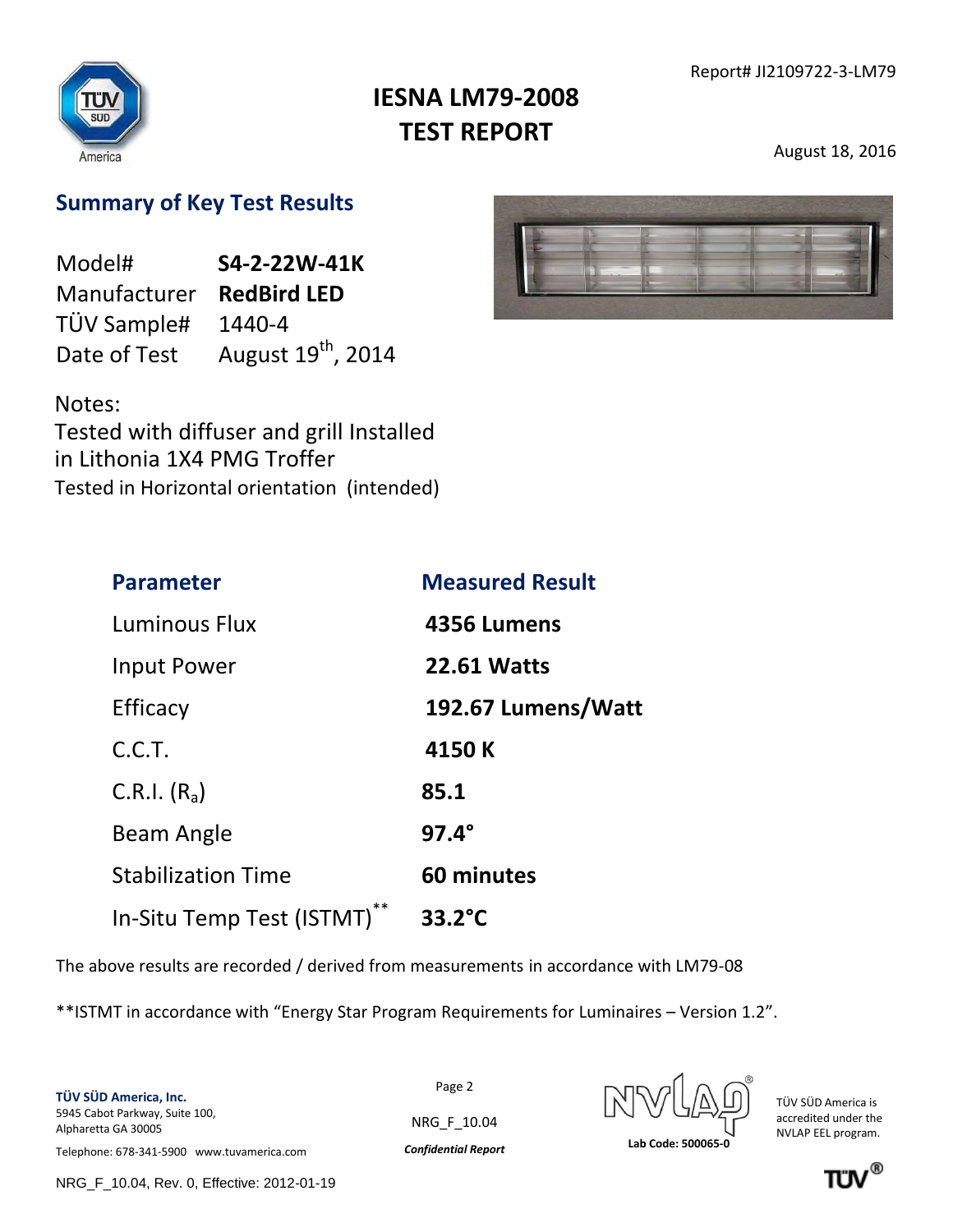

August 18, 2016

#### **TABLE OF CONTENTS**

TÜV SÜD America, Inc. 5945 Cabot Parkway, Suite 100, Alpharetta GA 30005

Telephone: 678-341-5900 www.tuvamerica.com

Page 3

NRG\_F\_10.04

**Confidential Report** 



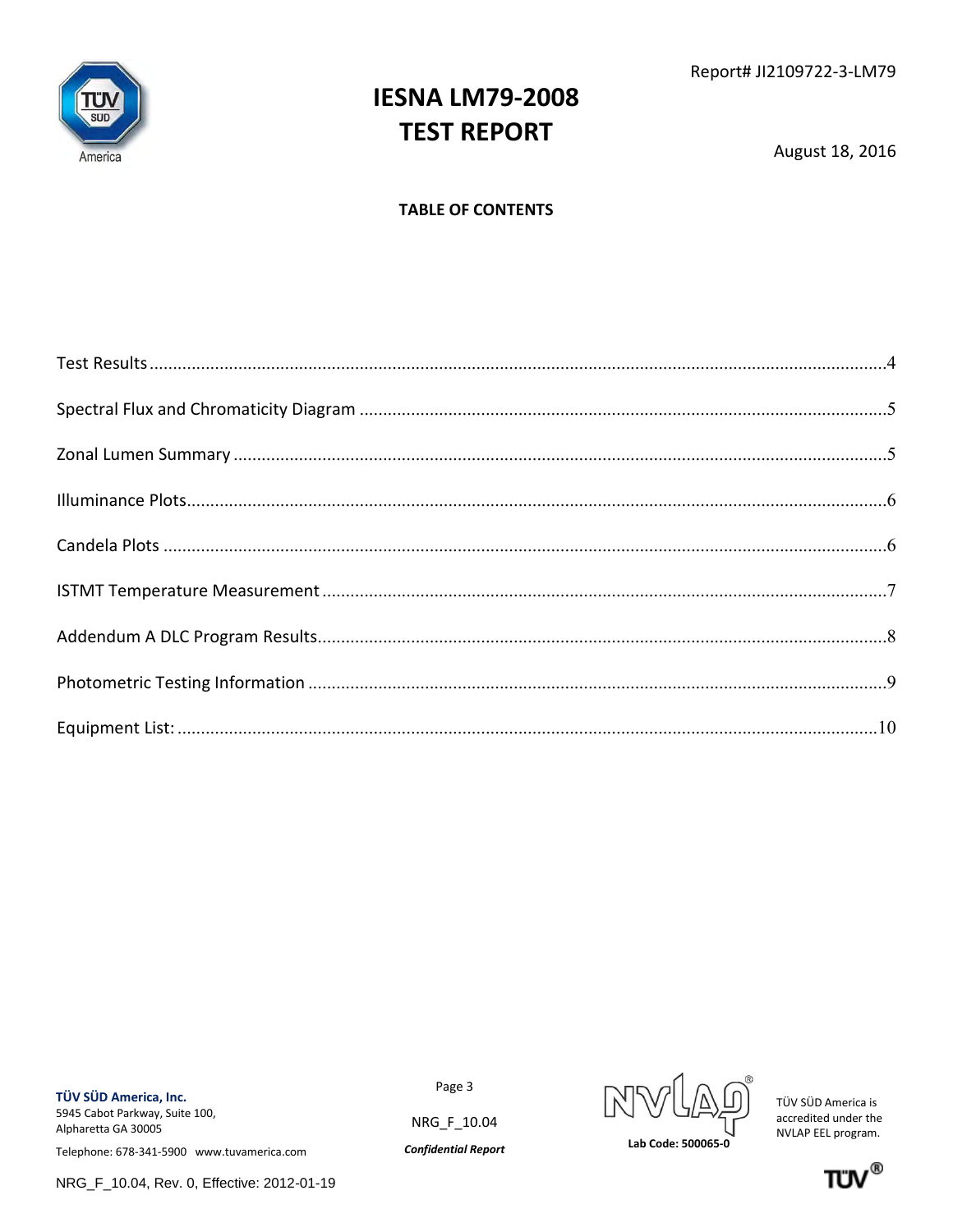

August 18, 2016

#### <span id="page-3-0"></span>**Test Results –**

The following results were obtained after stabilization of the sample in accordance with the requirements set forth in section 5.0 of IES LM79-2008. Stability is achieved when the variation of 3 readings of light output and electrical power over a period of 30 minutes, taken 15 minutes apart, is less than 0.5%.

|                                      | RedBird LED - S4-2-22W-41K |
|--------------------------------------|----------------------------|
| <b>Photometric Results</b>           | <b>Integrating Sphere</b>  |
| <b>Total Luminous Flux (Lumens)</b>  | 4356                       |
| Luminous Efficacy (Lumens/Watt)      | 192.67                     |
| <b>Total Radiant Flux (Watts)</b>    | 14.37                      |
| Correlated Color Temperature (CCT)   | 4150                       |
| Color Rendering Index (CRI – $R_a$ ) | 85.1                       |
| R <sub>9</sub> Value                 | 26.0                       |
| Chromaticity (Chroma x / Chroma y)   | 0.3768 / 0.3728            |
| Chromaticity (Chroma u / Chroma v)   | 0.2243 / 0.3329            |
| Chromaticity (Chroma u' / Chroma v') | 0.2243 / 0.4993            |
| Duy Value                            | $-0.00078$                 |

| <b>Electrical Results</b>       | RedBird LED - S4-2-22W-41K |  |  |
|---------------------------------|----------------------------|--|--|
|                                 | <b>Integrating Sphere</b>  |  |  |
| Input Power (Watts)             | 22.61                      |  |  |
| Input Voltage (Volts AC)        | 120.02                     |  |  |
| Input Current (Amps) (120/277V) | 0.200 / 0.079              |  |  |
| Power Factor (120/277V)         | 0.987 / 0.981              |  |  |
| Input Frequency (Hertz)         | 60.0                       |  |  |
| A-THD (Current %) (120 / 277V)  | $6.98\%$ / 7.24 $\%$       |  |  |

| <b>Additional Parameters</b>            | RedBird LED - S4-2-22W-41K                                       |                       |  |  |
|-----------------------------------------|------------------------------------------------------------------|-----------------------|--|--|
|                                         | <b>Integrating Sphere</b>                                        | Goniophotometer       |  |  |
| Stabilization Time (Light and Power)    | 60 minutes                                                       | 55 minutes            |  |  |
| <b>Test Geometry Configuration</b>      | 4π                                                               | Type C                |  |  |
| Spectroradiometer                       | Labsphere CDS1100                                                | Gigahertz Optik P9801 |  |  |
| <b>Ambient Temperature</b>              | $24.1^{\circ}$ C                                                 | $24.4^{\circ}$ C      |  |  |
| ISTMT (In-Situ Temperature Measurement) | $NA^{\circ}C$                                                    |                       |  |  |
| <b>Spacing Criteria</b>                 | $1.30(0^{\circ} - 180^{\circ}) / 1.30(90^{\circ} - 270^{\circ})$ |                       |  |  |

Page 4

NRG\_F\_10.04

**TÜV SÜD America, Inc.**  5945 Cabot Parkway, Suite 100, Alpharetta GA 30005

Telephone: 678-341-5900 www.tuvamerica.com *Confidential Report* **Lab Code: 500065-0**

NRG\_F\_10.04, Rev. 0, Effective: 2012-01-19



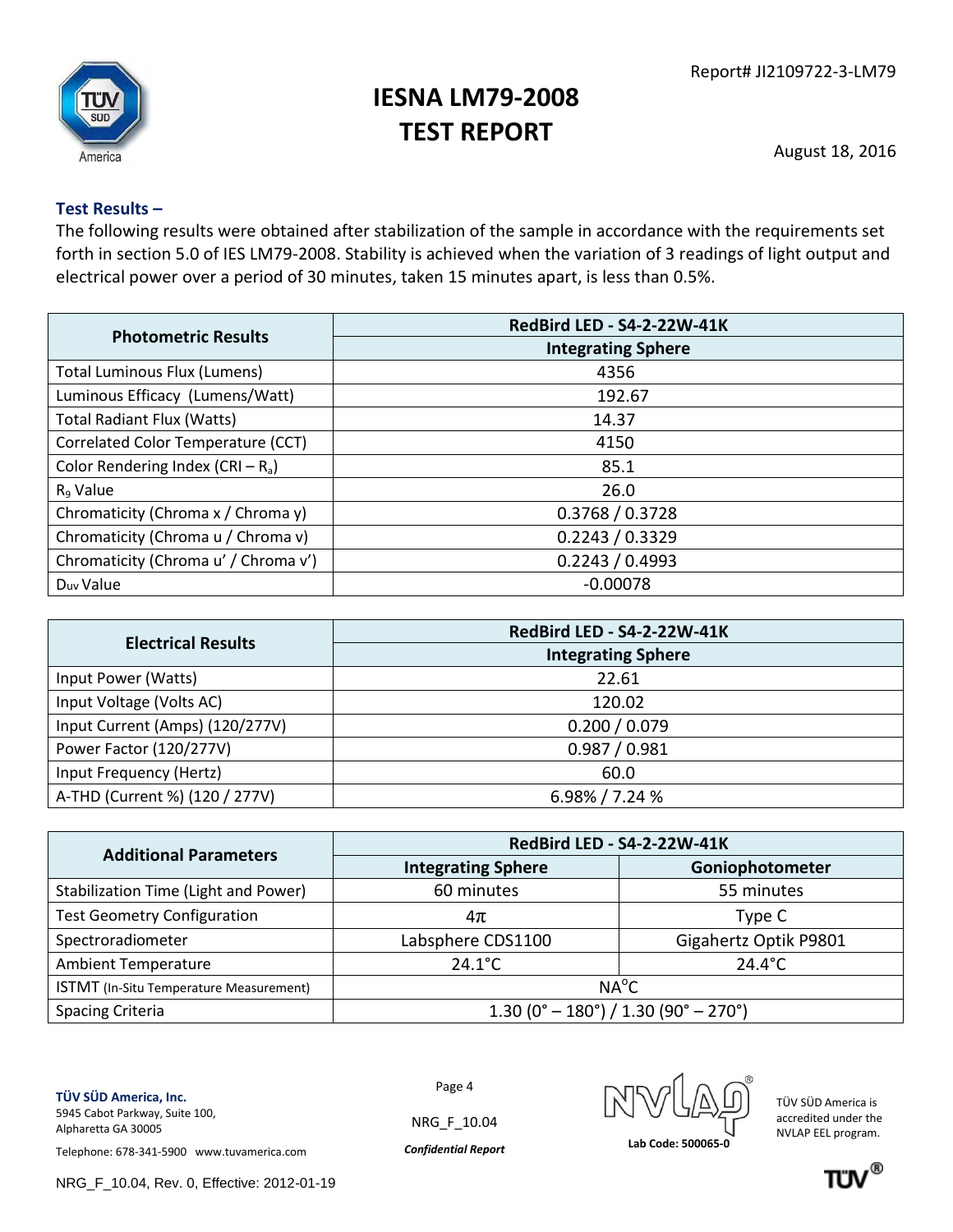

August 18, 2016

### **Spectral Flux and Chromaticity Diagram**

SPECTRAL FLUX GRAPH:



#### **Spectral response of the Radiant Flux**

**(350nm to 850nm)**

### **Spectral Flux Chromaticity Diagram**

<span id="page-4-0"></span>

#### **Tristimulus values (from page 5):**

**x / y = 0.4106 / 0.3924**

The locations on the diagram of the tristimulus coordinates are indicated by the blue diamond.

#### **Zonal Lumen Summary**

<span id="page-4-1"></span>

|        | % Lamp / Luminaire |
|--------|--------------------|
|        | 89.2%              |
| 470.5  | 10.8%              |
| 4356.0 | 100.0%             |
| 0.0    | 0.0%               |
| 4356.0 | 100.0%             |
|        | Lumens<br>3885.5   |

Page 5

NRG\_F\_10.04

**TÜV SÜD America, Inc.**  5945 Cabot Parkway, Suite 100, Alpharetta GA 30005

Telephone: 678-341-5900 www.tuvamerica.com *Confidential Report* **Lab Code: 500065-0**

NRG\_F\_10.04, Rev. 0, Effective: 2012-01-19



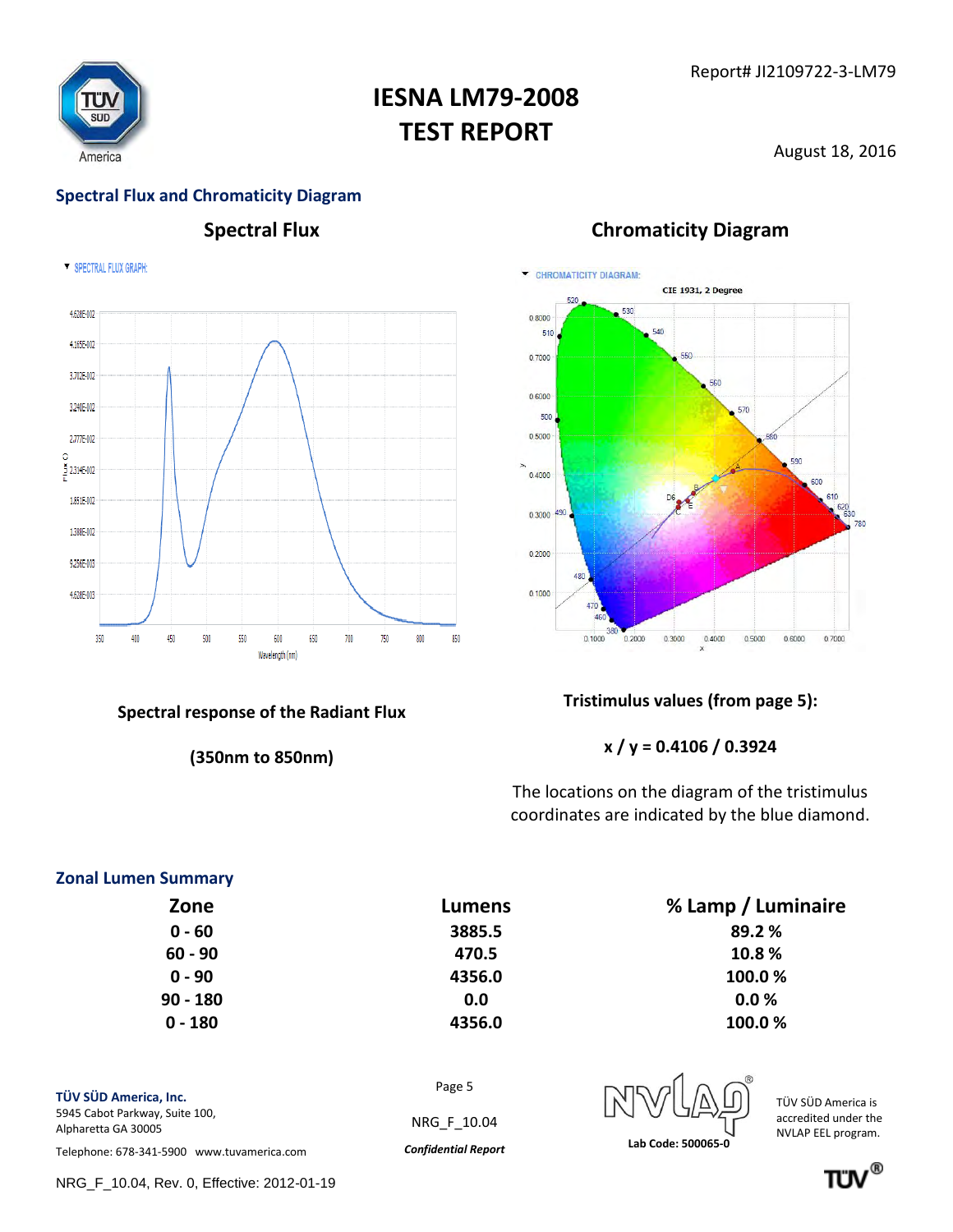

August 18, 2016

#### <span id="page-5-0"></span>**Test Results – Illuminance Plots**

The following images depict the illuminance characteristics of the luminaire.

| <b>Illuminance at a Distance</b> |                     |                       |                    |                   |                      | <b>Illuminance at a Distance</b> |             |
|----------------------------------|---------------------|-----------------------|--------------------|-------------------|----------------------|----------------------------------|-------------|
|                                  | Center Beam FC      |                       | <b>Beam Width</b>  |                   | Center Beam FC       |                                  | Field Width |
| 1.7 <sup>h</sup>                 | 460.84 fc           | 3.8 <sub>ft</sub>     | 4.9 <sub>ft</sub>  | 1.7 <sup>ft</sup> | 460.84 fc            | 6.3 <sub>ft</sub>                | 13.8ft      |
| 3.3 <sub>f</sub>                 | 115.21 fc           | 7.6ft                 | 9.8ft              | $3.3f$ t          | 115.21 fc            | 12.7ft                           | 27.6ft      |
| 5.0 <sub>ft</sub>                | 51.20 fc            | 11.4ft                | 14.6ft             | $S.$ Oft          | 51.20 fc             | 19.0ft                           | 41.4ft      |
| 6.7ft                            | 28.63 fc            | 15.2 <sub>ft</sub>    | 19.5 <sub>ft</sub> | 6.7ft             | 28.63 fc             | 25.3 <sup>ft</sup>               | 55.2ft      |
| 8.3 <sup>2</sup>                 | 18.43 fc            | 19.0ft                | 24.4ft             | 8.3 <sup>2</sup>  | 18.63 fc             | 31.7ft                           | 69.0ft      |
| 10.0ft                           | 12.89 fc            | 22.8ft                | 29.3ft             | 10.0ft            | 12.89 fc             | 38.0ft                           | 82.8ft      |
|                                  | Vert. Spread: 97.4° | Horiz. Spread: 111.3° |                    |                   | Vert. Spread: 124.5° | Horiz. Spread: 152.8°            |             |

<span id="page-5-1"></span>

Beam Angle = 97.4° and the state of the Field Angle = 124.5°

#### **Test Results – Candela Plots**

The following images depict the luminous intensity distribution characteristics of the luminaire:



**TÜV SÜD America, Inc.**  5945 Cabot Parkway, Suite 100, Alpharetta GA 30005

Telephone: 678-341-5900 www.tuvamerica.com *Confidential Report* **Lab Code: 500065-0**

NRG\_F\_10.04



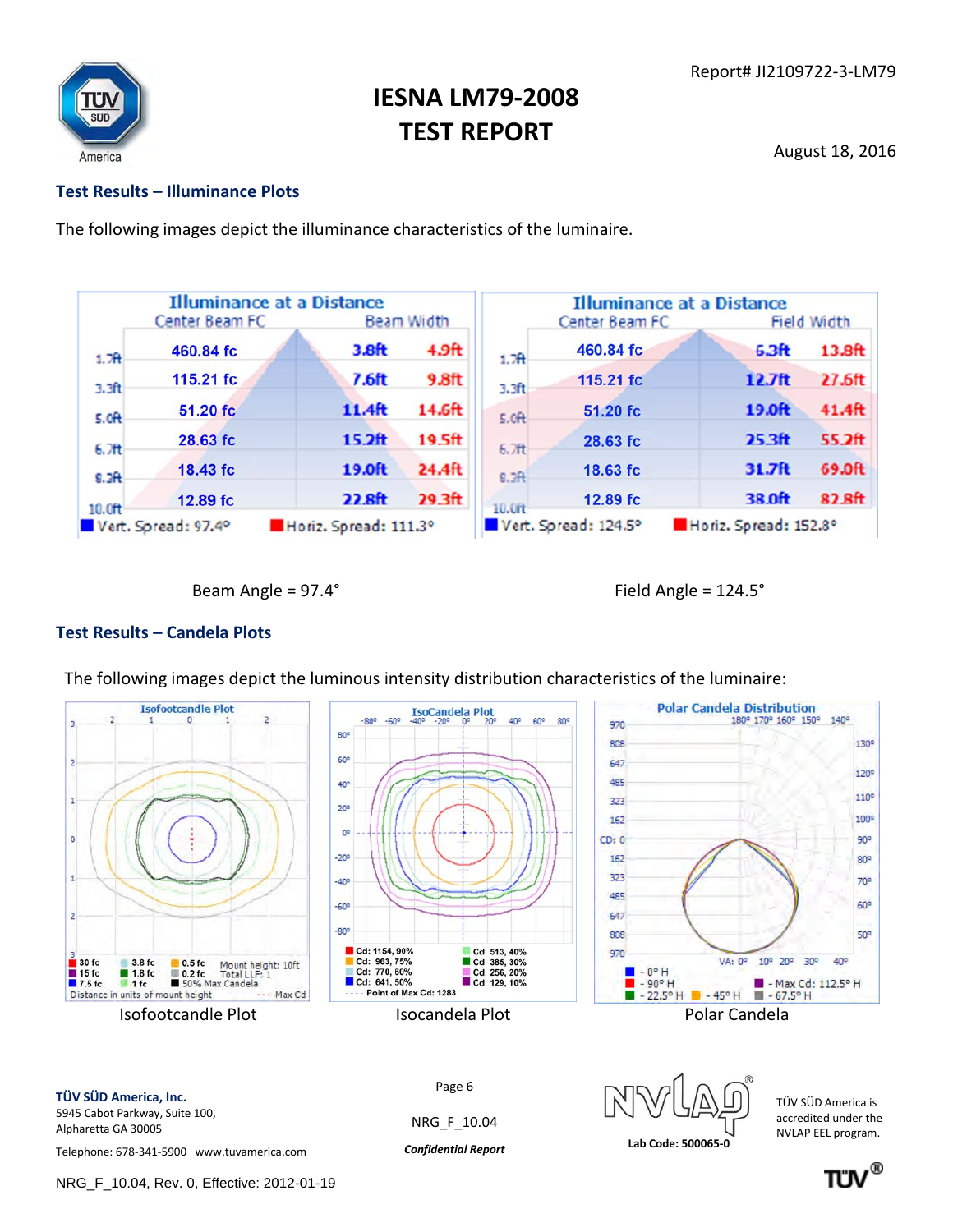

August 18, 2016

#### <span id="page-6-0"></span>**ISTMT Temperature Measurement**

ISTMT temperature measurement at thermal stabilization (8 hours continuous operation). Thermocouple locations (shown below) are in accordance with manufacturers recommended / stated guidelines for TMP - Temperature Measurement Point.



### **Test Results for: Redbird - S4-2-22W-41K**

| <b>LED TMP Temperature</b> | 22.20<br>35.Z |
|----------------------------|---------------|
|----------------------------|---------------|

Reported temperatures are maximum temperatures. All temperatures are normalized to 25°C ambient.

#### **Test Equipment**

| <b>Description</b>         | <b>Manufacturer / Model#</b> | TÜV SÜD Ref# | <b>Calibration Due Date</b> |  |
|----------------------------|------------------------------|--------------|-----------------------------|--|
| -luke 52-II<br>Thermometer |                              | ATLE0118     | 1/16/2015                   |  |

Alpharetta GA 30005

Page 7

NRG\_F\_10.04

TÜV SÜD America is accredited under the NVLAP EEL program.

Telephone: 678-341-5900 www.tuvamerica.com *Confidential Report* **Lab Code: 500065-0**

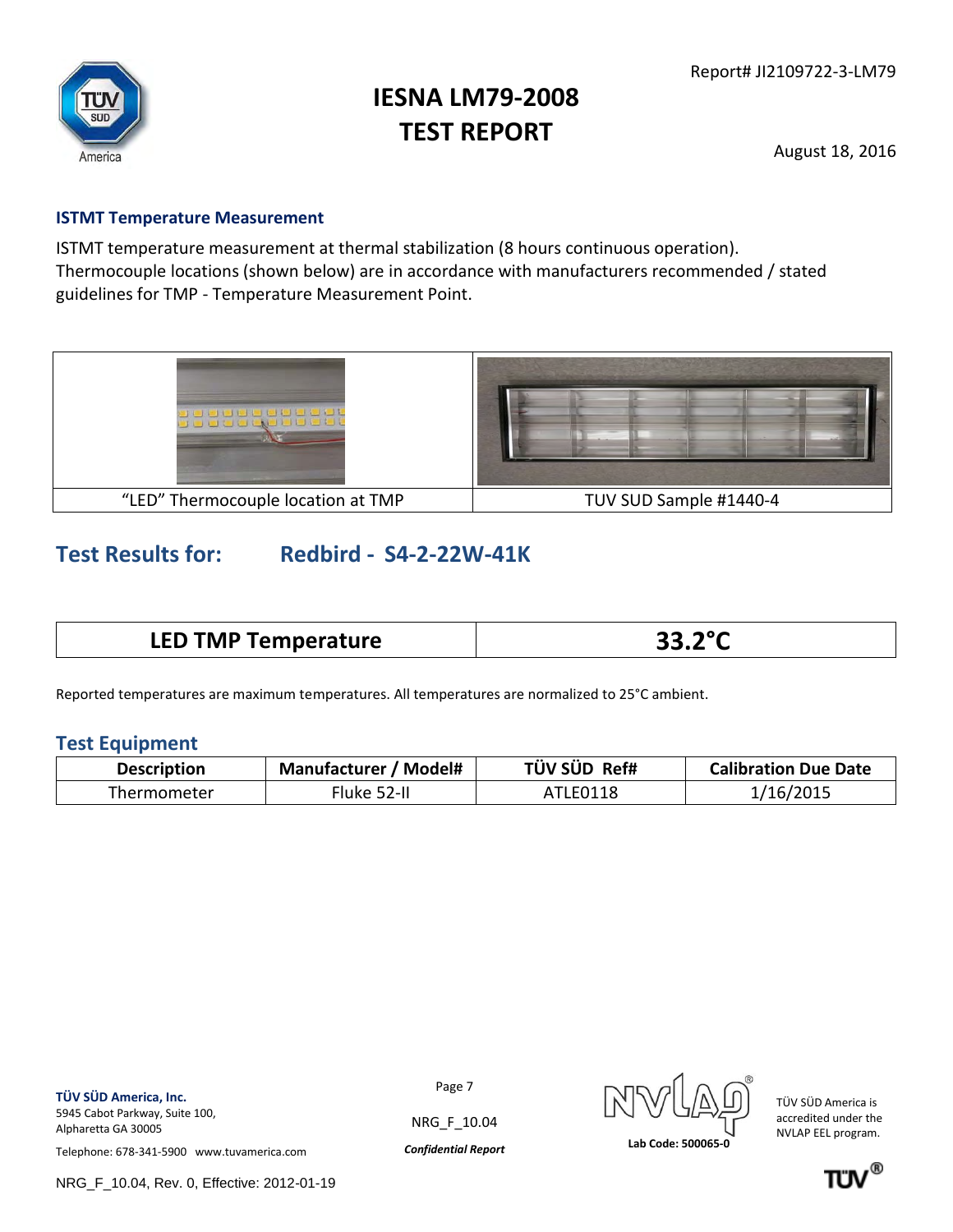

August 18, 2016

#### <span id="page-7-0"></span>**Addendum A (DLC Program Results) –**

DesignLights Consortium Product Qualification Criteria 1X4 Troffer Retrofit, Technical Requirements Table, v3.0

| 32 | <b>Retrofit Kits for 1x4</b><br><b>Luminaires for Ambient</b><br><b>Lighting of Interior</b><br><b>Commercial Spaces</b> | <b>Nominal</b><br><b>Requirements</b>                               | <b>Tolerance</b>                  | <b>Actual Requirement</b> | <b>Measured Results</b> |
|----|--------------------------------------------------------------------------------------------------------------------------|---------------------------------------------------------------------|-----------------------------------|---------------------------|-------------------------|
|    | Minimum Light Output                                                                                                     | 1,500 lm                                                            | $-10%$                            | 1,350 lm                  | 4,356 lm                |
|    | Zonal Lumen Requirements                                                                                                 | $1.0 - 2.0: 0 - 180^\circ$<br>1.0-2.0: 90-270°<br>$\geq$ 75%: 0-60° | 0.1<br>$-3%$                      | $0.9 - 2.1$<br>72%        | 1.30 / 1.30<br>89.2%    |
|    | Minimum Luminaire<br>Efficacy                                                                                            | 85 lm/W                                                             | $-3%$                             | 82.45 lm/W                | 192.67 lm/W             |
|    | Allowable CCTs<br>(ANSI C78.377-2008)                                                                                    | $\leq$ 5000K                                                        | Defined by<br><b>ANSI C78.377</b> | $<$ 5000K                 | 4150                    |
|    | Minimum CRI                                                                                                              | 80                                                                  | -2 points                         | 78                        | 85.1                    |
|    | L70 Lumen Maintenance                                                                                                    | 50,000 hrs                                                          | None                              | 50,000 hrs                |                         |
|    | Minimum Luminaire<br>Warranty                                                                                            | 5 years                                                             | None                              | 5 Years                   |                         |
|    | Power Factor 120 /<br>277VAC                                                                                             | $\geq 0.9$                                                          | $-3%$                             | 0.873                     | 0.987 / 0.981           |
|    | <b>Total Harmonic Distortion</b><br>(THD-A%)                                                                             | $\leq$ 20%                                                          | $+5%$                             | 25%                       | $6.98\%$ / 7.24 $\%$    |

**TÜV SÜD America, Inc.** 

Alpharetta GA 30005

5945 Cabot Parkway, Suite 100,

Page 8

NRG\_F\_10.04



TÜV SÜD America is accredited under the NVLAP EEL program.

Telephone: 678-341-5900 www.tuvamerica.com *Confidential Report* **Lab Code: 500065-0**

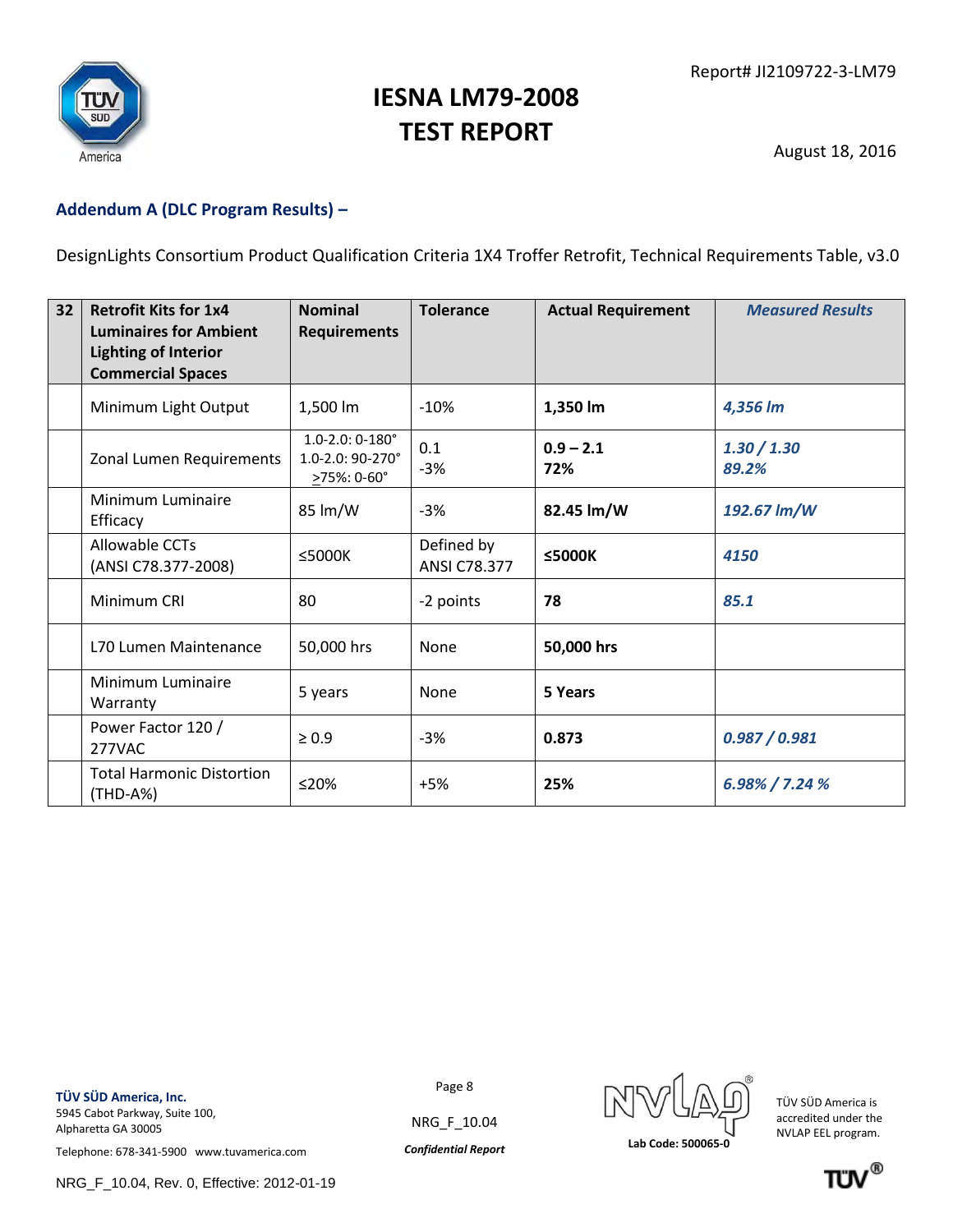

August 18, 2016

### <span id="page-8-0"></span>**TÜV SÜD Photometric Testing Information**

Testing is performed in accordance with the procedures outlined in IESNA LM79-2008. The sample is evaluated for photometric and electrical characteristics using an integrating sphere and a goniophotometer, located in an accredited, temperature and humidity-controlled, draft free photometric laboratory.

#### *Sphere Geometry*

The integrating spheres used for measurement utilize a "4π geometry" configuration in accordance with section 9 of IES LM-79-2008 and is applicable for all types of SSL products (directional and non-directional light projections). The spectroradiometer is an array-type detector manufactured and calibrated by Labsphere (Model# CDS1100).

#### *Self-Absorption Correction*

The integrating sphere uses self-absorption correction to eliminate errors due to mismatches between the standard reference lamp and the test samples being measured. This auxiliary correction lamp is a halogen type lamp powered by a calibrated Lamp Power Supply manufactured and calibrated by Labsphere (model LPS150). Ambient temperature is measured using a thermocouple located inside the integrating sphere at the same height as the sample under test (UUT) and not more than 1 meter in horizontal distance away from the sample (section 2.2 of LM79-2008). The thermocouple is located behind a baffle in order to eliminate any direct optical radiation from the sample under test.

#### *Sample Stabilization*

The sample (UUT) is placed inside the integrating sphere and powered by a regulated and conditioned alternating or direct current supply. The stabilization times shown on the results pages of this report denote the time of the 3<sup>rd</sup> measurement (of the 3 consecutive readings) since this is the minimum time that the sample is assumed to have taken to reach stabilization in accordance with section 5.0 of LM79-2008.

#### *Sphere Calibration*

The integrating sphere is calibrated using a quartzline halogen lamp with the following specifications:

Manufacturer: EYE Lighting International Model# J94/JD28V75W Voltage = 28.0 Volts DC Wattage = 75.0 Watts Calibration Current = 2.679 Amperes Luminous Flux = 1685 Lumens Calibration Date = 2-17-2011 (calibrated by Labsphere – NIST traceable).

Continued…..

**TÜV SÜD America, Inc.**  5945 Cabot Parkway, Suite 100, Alpharetta GA 30005

Page 9

NRG\_F\_10.04



TÜV SÜD America is accredited under the NVLAP EEL program.

Telephone: 678-341-5900 www.tuvamerica.com *Confidential Report* **Lab Code: 500065-0**